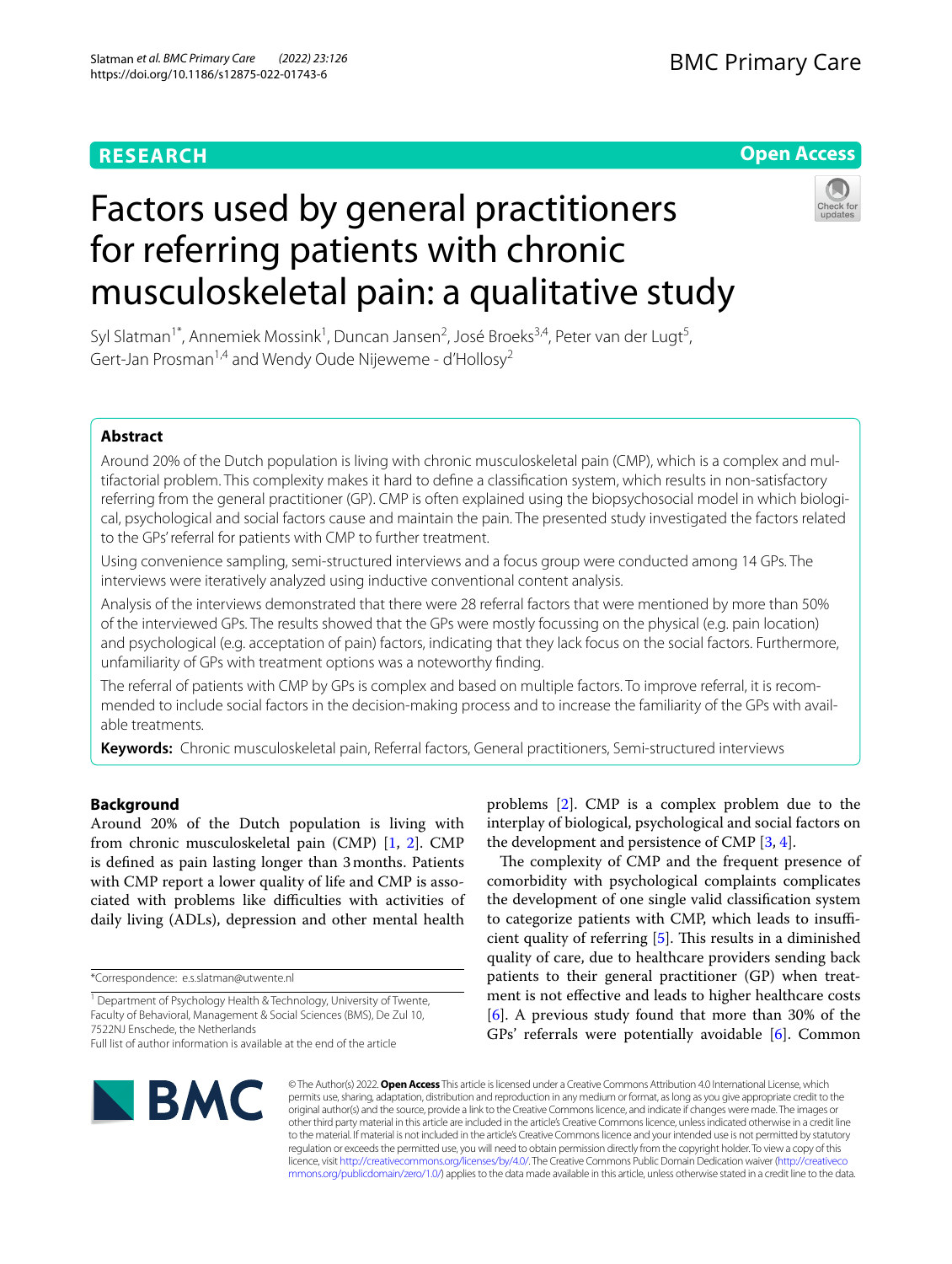healthcare providers that treat chronic pain include physiotherapists, occupational therapists, medical specialists and mental healthcare professionals [[5](#page-10-4)].

In the Netherlands, the GP is usually central in the patients' treatment as the gatekeeper within the Dutch healthcare system [[7\]](#page-10-6). So, to improve the quality of referring, it is crucial to better understand the factors GPs use for referring patients with CMP. Itz, Huygen and van Kleef [\[8\]](#page-10-7) point out the importance of GPs evaluating the risk factors for chronicity and explaining the treatment plan to the patient. This might help in selecting the appropriate treatment for patients with CMP earlier. Additionally, Pitt, O'Conner and Green [\[9](#page-10-8)] pointed out that the GPs' familiarity with diferent treatment options for osteoarthritis is an important factor for referring. For example, their knowledge about self-management programmes was insufficient, which influenced their referral. Most studies focused on a specifc target group such as low back pain [\[8](#page-10-7)] or osteoarthritis [\[9](#page-10-8)], but little research has been done with a focus on referring patients with CMP in general.

To improve the referral of patients with CMP it is crucial to frst get more insight in factors GPs focus on when referring. To accomplish this, the aim of this study was to identify those factors used by GPs when referring patients with CMP for further treatment.

#### **Method**

#### **Research design and participants**

This research is part of a larger project called PReferral, that is focused on the design of a decision support tool to support the GPs in the referral of patients with CMP.

This explorative qualitative study, analysed using conventional content analysis, took place in the east of the Netherlands (Twente) among practicing GPs. A qualitative design was chosen, because referral of patients (with CMP) to treatment is a complex process [[10\]](#page-10-9) of which theoretical background is lacking. In the frst phase, 10 semi-structured interviews with GPs were conducted about factors related to the referral of their patients with primary or secondary chronic pain. In the second phase, the results of these interviews were verifed and supplemented where necessary by a focus group with 4 GPs. For this second phase, a focus group was chosen because this enabled social interaction, which could yield referral factors that were not identifed in the interviews [\[11](#page-10-10)]. Using convenience sampling 139 GPs were approached of which 14 GPs participated in this research, a response rate of 10%. The demographics of the interviewed and focus group GPs are respectively presented in Tables [1](#page-1-0) and [2](#page-2-0). The study was approved by the ethics committee of the University of Twente (approval number: 201287).

#### **Measures/materials**

The Dutch version of the semi-structured interview scheme (Additional fle [1\)](#page-9-0) consisted of 33 open- and closed-ended questions which were based on the literature and consensus of the researchers (S.S., A.M., J.B., G.P.). Using the open questions, the participants were encouraged to give examples during the interview. The focus group used the results from the interviews to verify and supplement (Additional fle [3](#page-9-1)).

#### **Procedure**

The GPs were contacted for the interviews using a newsletter of two GP organizations, named THOON and FEA, with a link to additional information about the study. Furthermore, a list of GPs was made by these organisations and GPs were approached personally by phone by a student from the University of Twente (A.M.). Moreover, a rehabilitation doctor of a local hospital (ZGT) (J.B.) contacted GPs that often referred to the ZGT. The GPs for the focus group were contacted by the research coordinator of THOON (P.L.), using convenience sampling. After

<span id="page-1-0"></span>**Table 1** Demographics of interviewed GPs

| Characteristic                                  |                | n | Median (range) |
|-------------------------------------------------|----------------|---|----------------|
| Sex                                             | Male           | 5 |                |
|                                                 | Female         |   |                |
| Working in                                      | City           | 3 |                |
|                                                 | Village        |   |                |
| Kind of practice                                | Group-practice |   |                |
|                                                 | Solo-practice  | 3 |                |
| Age (years)                                     |                |   | $50(34-63)$    |
| Experience as GP (years)                        |                |   | $15.5(2.5-31)$ |
| Professional interest in CMP (0-10)             |                |   | $6.5(5-7.5)$   |
| Satisfaction with referring CMP patients (0-10) |                |   | $5.5(2-7.5)$   |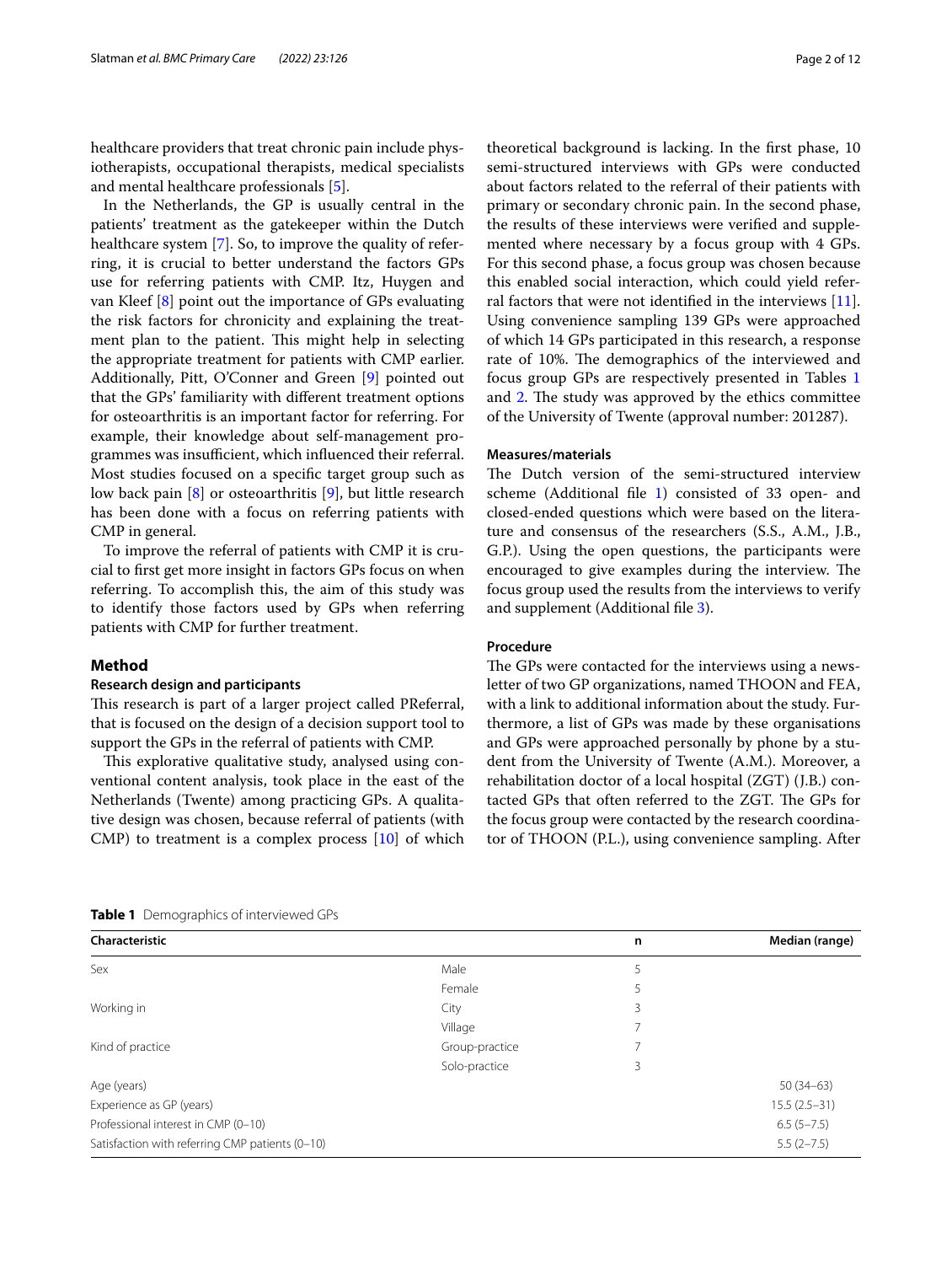<span id="page-2-0"></span>

|  | Table 2 Demographics of focus group GPs |  |  |
|--|-----------------------------------------|--|--|
|--|-----------------------------------------|--|--|

| ID                                              |         |         |       |         |
|-------------------------------------------------|---------|---------|-------|---------|
| Sex                                             |         | M       | M     | M       |
| Working in                                      | Village | Village | City  | Village |
| Kind of practice                                | Group   | Solo    | Group | Group   |
| Age (years)                                     | 60      | 43      | 50    | 55      |
| Experience as GP (years)                        | 26      | 10      | 16    | 25      |
| Professional interest in CMP (0-10)             |         |         |       |         |
| Satisfaction with referring CMP patients (0-10) |         |         | 6     |         |

agreeing to be interviewed or participate in the focus group, the participants answered demographic questions (i.e. sex, location of practice, type of practice, age, and years of experience as GP), a question about their professional interest in patients with CMP on a scale from 0 to 10 and their satisfaction with their referral of patients with CMP on a scale from 0 to 10. The interviews were conducted by one researcher (A.M.) and the focus group was conducted by one researcher (S.S.) and moderated by another researcher (J.B.). Because of COVID-19, the conducted interviews and focus group were online via Microsoft Teams and the interviews lasted between 25 and 84minutes, with a median of 54minutes and the focus group lasted 79minutes. All participants were informed about the project goals beforehand and gave verbal informed consent to participate in the study and be recorded. The interviews and focus group were recorded in Microsoft Teams, transcribed using Amberscript software and manually corrected by the researchers. The recordings and transcripts of the interviews and focus group are stored in a secured online environment of the University of Twente.

#### **Data Analysis**

The data of the interviews was analysed in Atlas.ti, using inductive conventional content analysis  $[12]$ . This method was deemed most appropriate, because existing literature about GPs' referral factors for patients with CMP is limited  $[13]$  $[13]$ . The first step in the iterative process was for the two researchers (S.S. and A.M.) to separately read all transcripts freely. In the second step, these two researchers independently generated initial codes using meaningful words and sentences of three interview transcripts, using the following question: "which factors do GPs use for the referral of patients with CMP?". Subsequently, these codes were discussed and fne-tuned with three researchers (S.S., A.M., D.J.) until consensus was reached. This was repeated iteratively with the remainder of the interviews, until all data was analysed. Next, the identifed codes were categorized and developed in

themes by three researchers (S.S., A.M., D.J.). A priori it was decided to use a benchmark of 50%, meaning that at least half of the GPs had to mention a code in order to describe it in the results. This was done because a large amount of codes was expected to be mentioned, of which we wanted to extract the most important ones. To analyse the interrater reliability, Cohen's Kappa was calculated based on the coding of one random interview by two researchers (S.S., A.M.). The level of agreement was categorized according to the Kappa values as none (0–.20), minimal (.21–.39), weak (.40–.59), moderate (.60–.79), strong  $(.80-.90)$  and almost perfect  $(>.90)$  [\[14](#page-10-13)]. For this interview, Cohen's Kappa was 0.67, which means that the agreement between the two researchers was moderate. Finally, the results were discussed with all authors and consensus was reached on both the themes and factors GPs used for referral of patients with CMP. The input of the focus group was checked for both known and new codes. This was done independently by two researchers (S.S. and J.B.), using Microsoft Word and discussed with all authors until consensus was reached.

#### **Results**

In total, 83 factors for referring patients with CMP were stated by the interviewed GPs (Additional file [2\)](#page-9-2). These 28 factors (34% of total factors) were divided in six themes and are explained per theme. The factors that were mentioned by 50% or more of the interviewed GPs, are presented in Fig. [1.](#page-3-0)

#### **Physical factors**

The physical factors, as shown in Table [3](#page-3-1), were related to the somatic aspects of CMP, for example this could have been about the location or duration of the pain.

#### **Psychological factors**

The psychological factors, explained in Table [4,](#page-4-0) contained the cognitive or emotional aspects of CMP, these factors were about the mental state of the patient.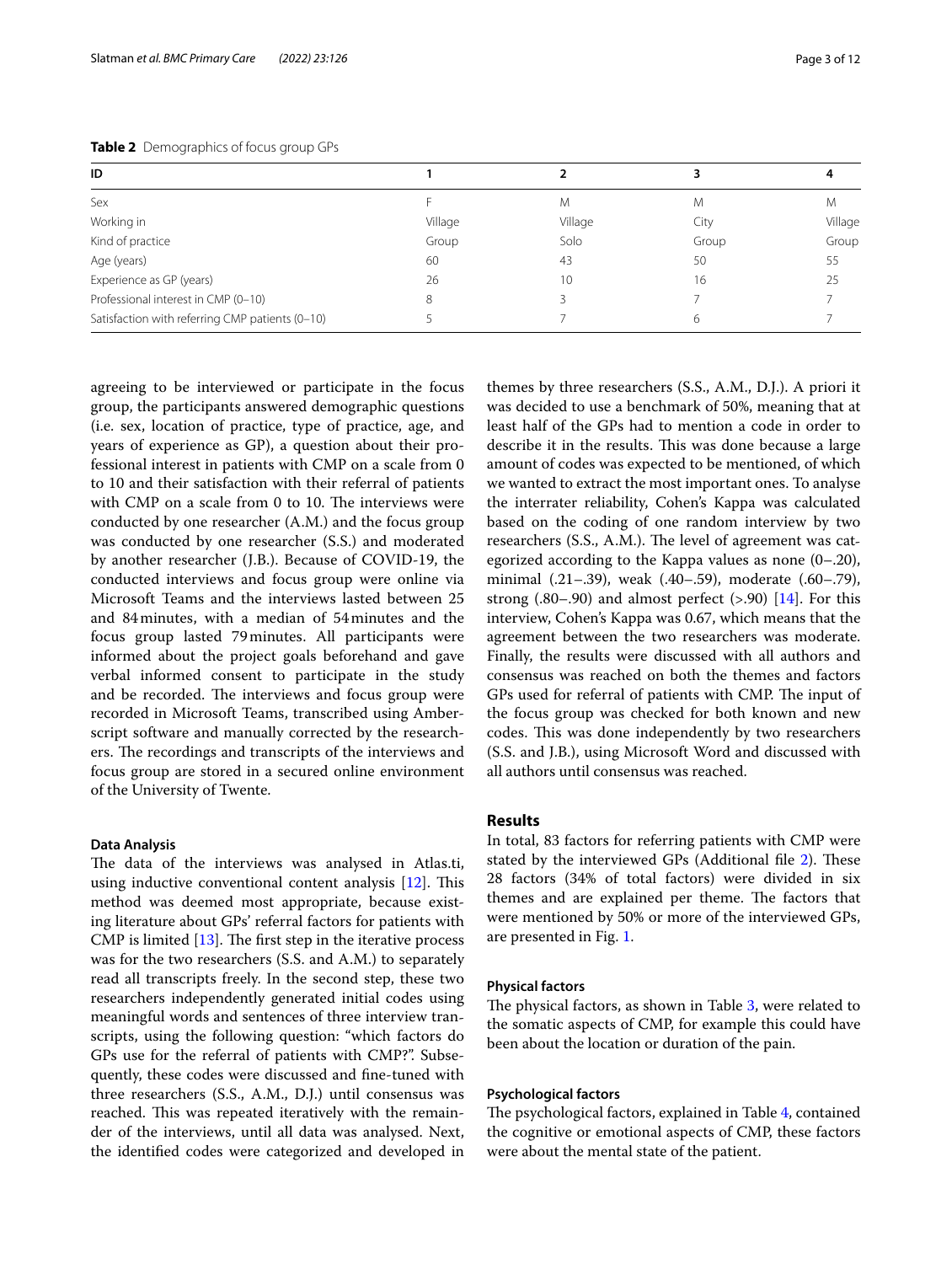

<span id="page-3-1"></span><span id="page-3-0"></span>

|  |  | Table 3 Explanation of the factors within the theme "physical factor" |  |  |  |
|--|--|-----------------------------------------------------------------------|--|--|--|
|--|--|-----------------------------------------------------------------------|--|--|--|

| <b>Factors</b>            | Definition                                                                                                                                                | Ouote                                                                                                                                |
|---------------------------|-----------------------------------------------------------------------------------------------------------------------------------------------------------|--------------------------------------------------------------------------------------------------------------------------------------|
| Somatic explainability    | The physical explainability of the complaint, more specific<br>when there was a known underlying physical cause that<br>explains the pain of the patient. | "If you are still on an organic substrate, you are often looking into<br>neurology and orthopaedics." (GP 6)                         |
| Pain location             | The pain of the patient could be located in different body<br>parts such as the neck, knee, hip or back.                                                  | "If you have more or less solitary back or neck complaints, say for<br>spine-related complaints " (GP3)                              |
| Specific clinical picture | There was a diagnosis for the complaints of the patients<br>which influenced the referral.                                                                | "I refer people with herpes or shingles, they have pain complaints<br>for possibly several options." (GP8)                           |
| Type of pain              | A specific type of pain, for example neurological pain, onco-<br>logical pain or posture-related pain                                                     | "I refer to them when I think it mainly concerns neurogenic pain."<br>(GP2)                                                          |
| Pain duration             | This code referred to the period a patient was suffering from<br>the pain before they were referred.                                                      | "quite in the beginning, so if someone quite recently got back<br>pain, they are going to the physiotherapist pretty quickly." (GP7) |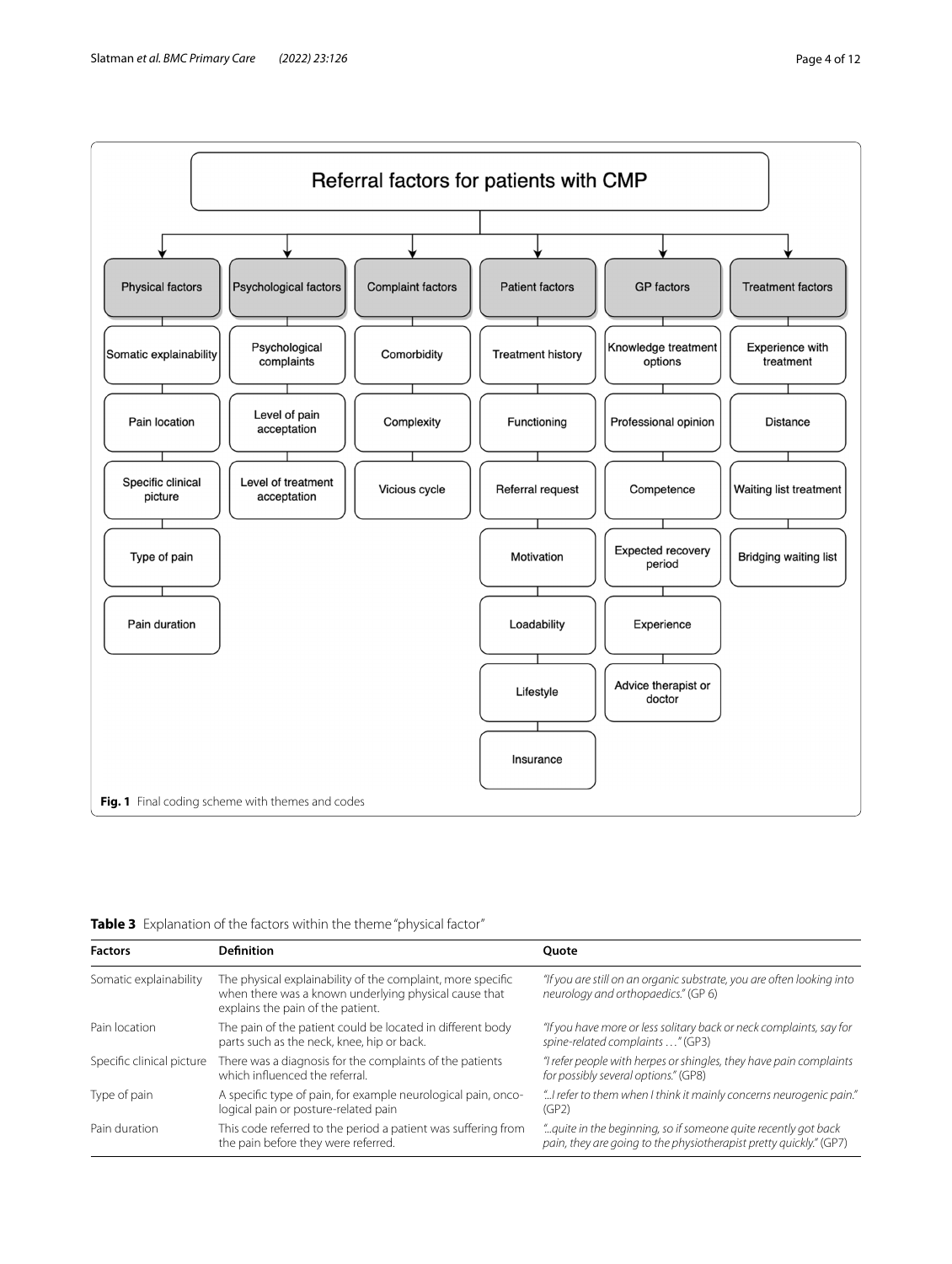| Table 4 Explanation of the factors within the theme | "psychological factors"                                                                                                                                                                                                                                                   |                                                                                                                                                               |
|-----------------------------------------------------|---------------------------------------------------------------------------------------------------------------------------------------------------------------------------------------------------------------------------------------------------------------------------|---------------------------------------------------------------------------------------------------------------------------------------------------------------|
| Factors                                             | Definition                                                                                                                                                                                                                                                                | Quote                                                                                                                                                         |
| Psychological complaints                            | )ifferent psychological complaints patients suffered from, including feelings of<br>depression, anxiety or trauma related mental health problems.                                                                                                                         | "if there really is underlying, real psychological suffering, so, if there is also depression<br>and anxiety, especially much more in the foreground." (GP1). |
| evel of pain acceptation                            | pain was chronic and the level of acceptation that there was no physical cause to cause and they have to live with it, you can often go to primary care." (GP2).<br>The level of acceptation of the patient, including the level of acceptation that<br>explain the pain. | "With patients who are open for and realise their pain is chronic and there is not a physi-                                                                   |
|                                                     | for trying out the treatment and treating the psychological complaints instead of pointless, completely pointless," (GPS).<br>evel of treatment acceptation The acceptation of the treatment offered by the GP. The patient should be open<br>the physical complaints.    | "There is no point in referring people to the SOLK-clinic if they do not support it. That is                                                                  |

<span id="page-4-0"></span>Table 4 Explanation of the factors within the theme 'psychological factors'<br>Factors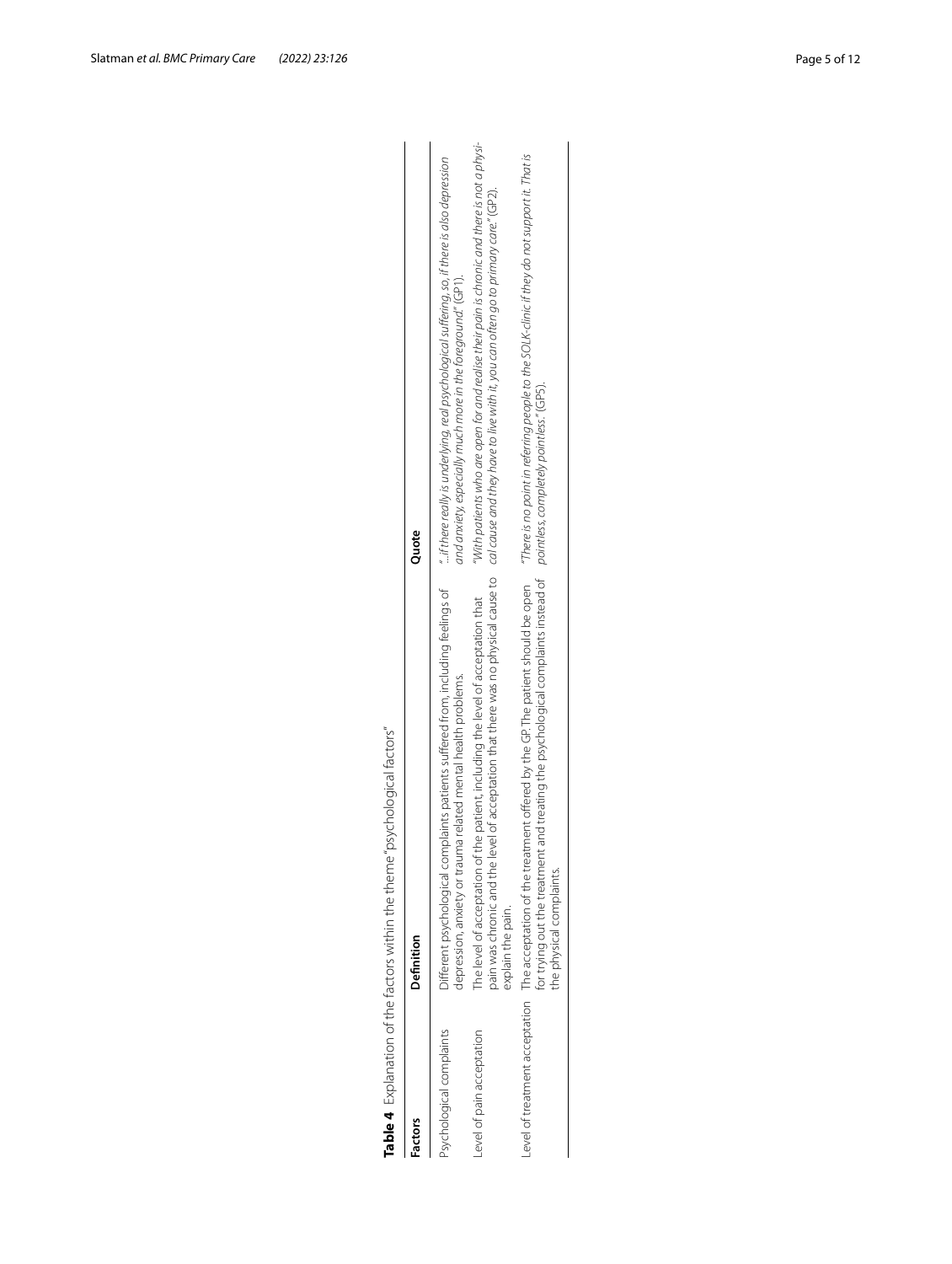#### **Complaint factors**

The complaint factors, as shown in Table [5](#page-5-0), were about the pain and possible other problems occurring within the patient which were contributing to the complaint of the patient with CMP.

#### **Patient factors**

The patient factors, discussed in Table [6](#page-6-0), contained the factors associated specifcally to the person sufering from the CMP and the daily life of the patient.

#### **GP factors**

The GP factors were associated with the different aspects related to the GP, as the referrer of the patient with CMP. These factors are discussed in more detail in Table [7](#page-7-0).

#### **Treatment factors**

The treatment factors, shown in Table  $8$ , included the factors related to the medical treatment options, according to the GPs.

#### **Focus group**

The focus group received aforementioned results and verifed found themes and factors by explicitly confrming these results and mentioning referral factors from each of the six identifed categories. Moreover, some additional factors for referring patients with CMP were mentioned in the focus group. These additional factors were also mentioned by interviewed GPs, but not by more than 50% of the GPs, as shown in Table [9.](#page-9-3)

#### **Discussion**

The present study aimed to investigate the factors related to GP referral of patients with CMP for further treatment. In total, 83 factors were found that infuenced the referral of patients with CMP, of which 28 factors were mentioned by 50% or more of the interviewed GPs and verifed by the focus group. All interviewed GPs within this study mentioned the somatic explainability, location of the pain complaints, psychological complaints, the treatment history, physical functioning of the patient and referral request of the patient as specifc factors influencing the referral of patients with CMP. The found factors in this study were categorized in the following six themes: GP, treatment and patient (physical, psychological, complaint, general) factors. A seventh theme was identifed, called "external factors", with factors like social environment and fnancial situation. However, none of the factors in this theme were mentioned by 50% or more of the GPs and therefore this theme was not discussed in the results. The six identified categories, correspond to previous studies that found that the GPs' referral is based on (1) GP factors, (2) treatment factors and (3) patient factors [\[10,](#page-10-9) [11](#page-10-10)].

According to the guidelines of the Dutch GP organization, a combination of physical, psychological and social factors is contributing to and causing CMP [[13,](#page-10-12) [15](#page-10-14)]. Additionally, many of the referral factors found in this study are mentioned in this guideline, like risk factors for chronicity (e.g. pain duration, comorbidity and psychological complaints) and diagnostic factors (e.g. location of pain, somatic explainability and functioning). The guidelines mention social factors as one of the main contributing and causal explanations of chronic pain, however in this study not a single social factor was mentioned as a referral factor by at least 50% of the GPs. This is noteworthy, since the biopsychosocial approach is crucial for the understanding and treatment of CMP [[16](#page-10-15)]. Social factors that are related to CMP include social support [[17,](#page-10-16) [18](#page-10-17)], social isolation, [[19,](#page-10-18) [20](#page-10-19)] and job satisfaction [\[21](#page-10-20), [22\]](#page-10-21). Our fndings are in line with prior studies on referral factors, that found that biomedical elements and GP factors are most important in the referral process  $[23, 24]$  $[23, 24]$  $[23, 24]$  $[23, 24]$ . The GPs' identifcation of the social environment of their patients is limited and they are having difficulties estimating the loneliness and social participation of their patients, despite them being aware of the consequences for their health and health perception [[25,](#page-11-0) [26](#page-11-1)]. Hansen, Rosendal,

<span id="page-5-0"></span>**Table 5** Explanation of the factors within the theme "complaint factors"

| <b>Factors</b> | <b>Definition</b>                                                                                                                                                                                                                                                         | <b>Ouote</b>                                                                                                                                                                                                                                                                                 |
|----------------|---------------------------------------------------------------------------------------------------------------------------------------------------------------------------------------------------------------------------------------------------------------------------|----------------------------------------------------------------------------------------------------------------------------------------------------------------------------------------------------------------------------------------------------------------------------------------------|
| Comorbidity    | The occurrence of two or more complaints in one patient at the<br>same time.                                                                                                                                                                                              | "Especially if there are indeed often several problems in play for<br>example. I have had a patient with a car accident and he does indeed<br>continue to have chronic neck pain, but also has concentration prob-<br>lems and forgetfulness, so several complaints in several areas" (GP1). |
| Complexity     | The complexity of the pain, estimated by the GP as more or less<br>complex.                                                                                                                                                                                               | " for more complex problems, I refer to Roessingh (3rd line care) and for<br>simpler problems to Medinello (2nd line care)" (GP3).                                                                                                                                                           |
| Vicious cycle  | Patients who were experiencing struggles in multiple domains,<br>often psychological or physical problems combined with social or<br>work problems. These different types of problems increased the<br>other problem, which caused a circularity which was hard to break. | "When a patient gets stuck in a vicious cycle, for example: the patient<br>does not move or exercise anymore because of the pain." (GP5).                                                                                                                                                    |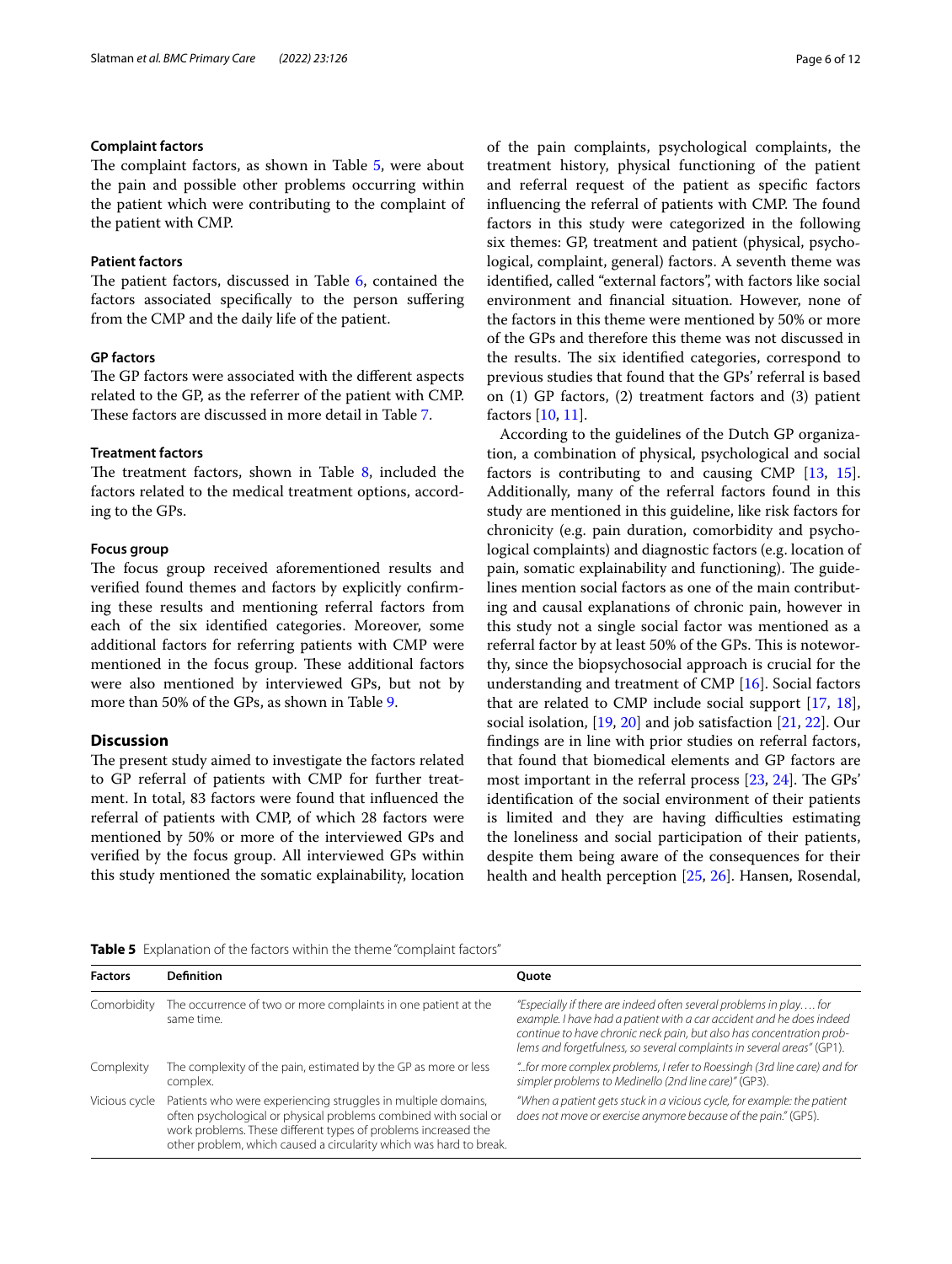| <b>Factors</b>   | Definition                                                                                                                                                                                                        | Quote                                                                                                                                                                                                                    |
|------------------|-------------------------------------------------------------------------------------------------------------------------------------------------------------------------------------------------------------------|--------------------------------------------------------------------------------------------------------------------------------------------------------------------------------------------------------------------------|
|                  | Treatment history Patients with CMP often had treatment before. Earlier referrals could be for diagnostics,<br>physical treatment, psychological treatment or medicine use.                                       | part of the trajectory where you have already had physical therapy, have used several things"<br>"Before you refer there, most of the patients are patients with whom you have had, of course, a<br>$\widehat{G}$ P1).   |
| Functioning      | Daily functioning, such as doing the household, and physical functioning, such as being<br>able to walk.                                                                                                          | "if there really is a specific act or function in which they are in a lot more pain, then an occupa-<br>tional therapist is very helpful." (GP5).                                                                        |
| Referral request | this might also be a request for a somatic treatment instead of a psychological consult.<br>The patient could have a request for a referral to a specific treatment or institution but                            | $\,^{\prime\prime}$ and in 90% of the back clinic, it is mainly the back pain patients who go that way with a<br>request." (GP1)                                                                                         |
| Motivation       | Motivation drove a patient to a certain behaviour and commitment to the treatment.<br>This code was used when it was not just about being open for a treatment but also<br>being committed and willing to invest. | "some patients say: yes, I want to do anything about it." (GP9).                                                                                                                                                         |
| Loadability      | The enduring capacity that an individual has both on the mental and physical level.                                                                                                                               | "Looking at most chronic patients I have or the fibromyalgia patients, they are more likely to go<br>to a psychosomatic physiotherapist or a psychologist, because they often have load-bearing<br>problems too." (GP3). |
| Lifestyle        | The patient had a way of living with certain habits that have influenced their health, for<br>example smoking or having overweight.                                                                               | "This was in regard to an overweight woman" (GP10).                                                                                                                                                                      |
| hsurance         | In the Netherlands, people get to choose their own insurance company and package<br>and not every company or package covered every treatment.                                                                     | with physiotherapy, patients are quickly at the point where they have to pay for their treat-<br>ment, which certainly plays a role." (GP2).                                                                             |

<span id="page-6-0"></span>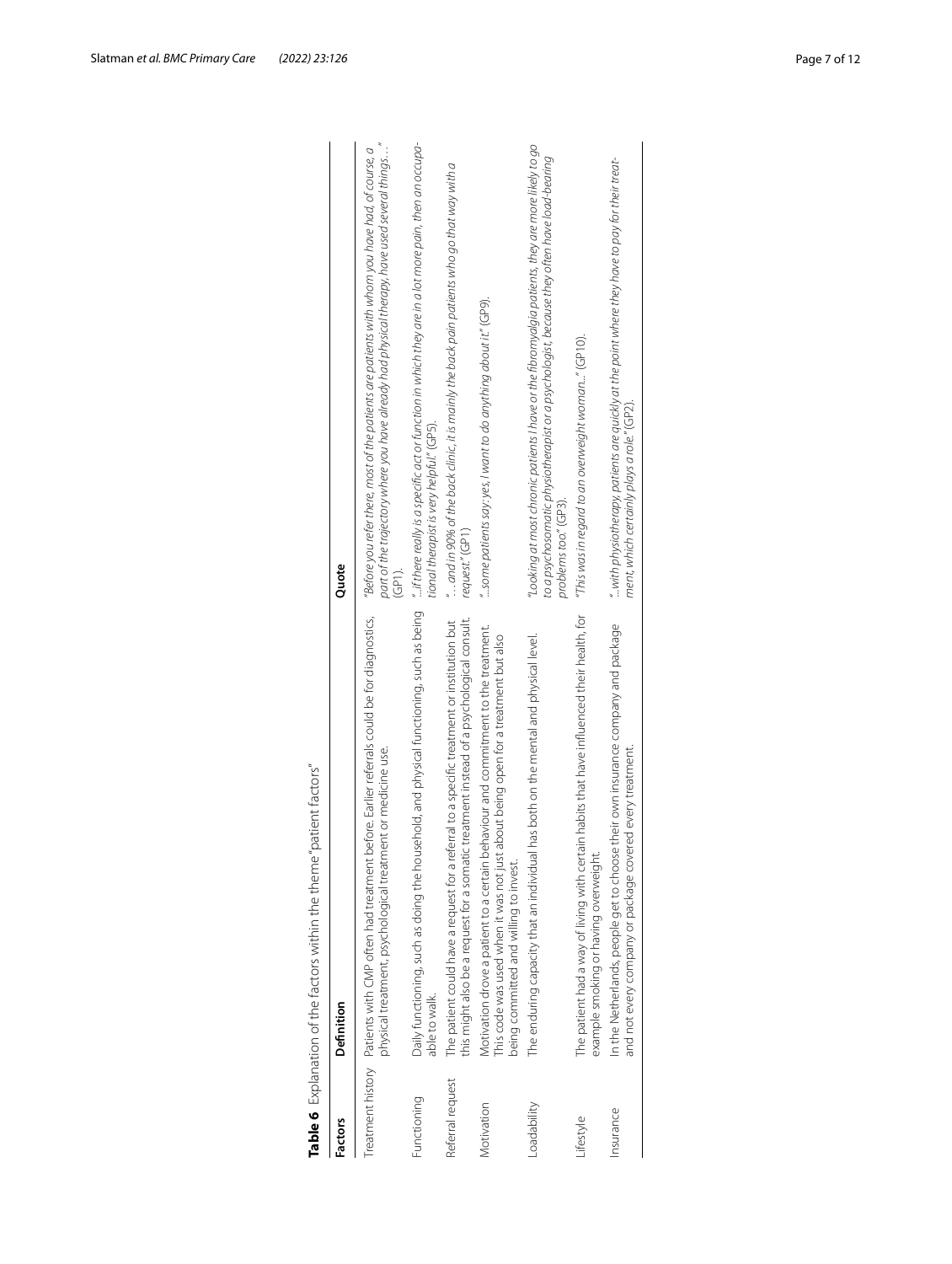| <b>Factors</b>             | Definition                                                                                                                                                                                          | Quote                                                                                                                                                                                                                                               |
|----------------------------|-----------------------------------------------------------------------------------------------------------------------------------------------------------------------------------------------------|-----------------------------------------------------------------------------------------------------------------------------------------------------------------------------------------------------------------------------------------------------|
|                            | Knowledge treatment options The GP was not always familiar with the different options for referring, the pos-<br>sibilities within a treatment or which patients were accepted in a certain clinic. | "Okay, the psychosomatic therapist and psychomotor therapist, I thought it was kind of<br>the same." (GP7).                                                                                                                                         |
| Professional opinion       | The opinion of a GP about the treatment or the healthcare provider of a clinic.                                                                                                                     | "No, you don't have that many exercise therapists in our area who do that. We had one<br>in the village, but I didn't think he was good." (GP7).                                                                                                    |
| Competence                 | referral. The competence of the GP to diagnose or treat the patient influenced the<br>The ability to understand the patient and the complaint were influencing the<br>referral.                     | "Yes, looking at fibromyalgia, I can officially make that diagnosis myself according to the<br>guidelines. But it is such a loaded diagnosis that l often choose to refer them anyway, so<br>that I actually do a second opinion of myself." (GP3). |
| Expected recovery period   | When a patient was presenting their complaints to the GP, an estimation was<br>made of the time the complaint would precede.                                                                        | "if it is something for a shorter project, if I estimate we can tackle the complaint a bit<br>faster and in a more active way." (GP4).                                                                                                              |
| Experience                 | The experience of the GP with the patient and the complaint. The GP did refer to<br>his experience in the working field as a criterium for referring patients.                                      | " based on my experience, intuition and offer." (GP6).                                                                                                                                                                                              |
| Advice therapist or doctor | The GP or patient could have received an advice for a referral from a specialist,<br>therapist or company doctor. This advice did not always result in a referral                                   | "Sometimes people come up with the story that they need a referral from the company<br>doctor for an MRI or something." (GP2).                                                                                                                      |

<span id="page-7-0"></span>

| J<br>j<br>l<br>j                                |
|-------------------------------------------------|
| J<br>$\frac{1}{2}$<br>1                         |
| Ç<br>l                                          |
| $\ddot{ }$<br>J<br>J<br>۱<br>$\frac{1}{2}$<br>¢ |
| $-2$<br>١<br>J<br>5<br>5<br>D                   |
| I<br>í                                          |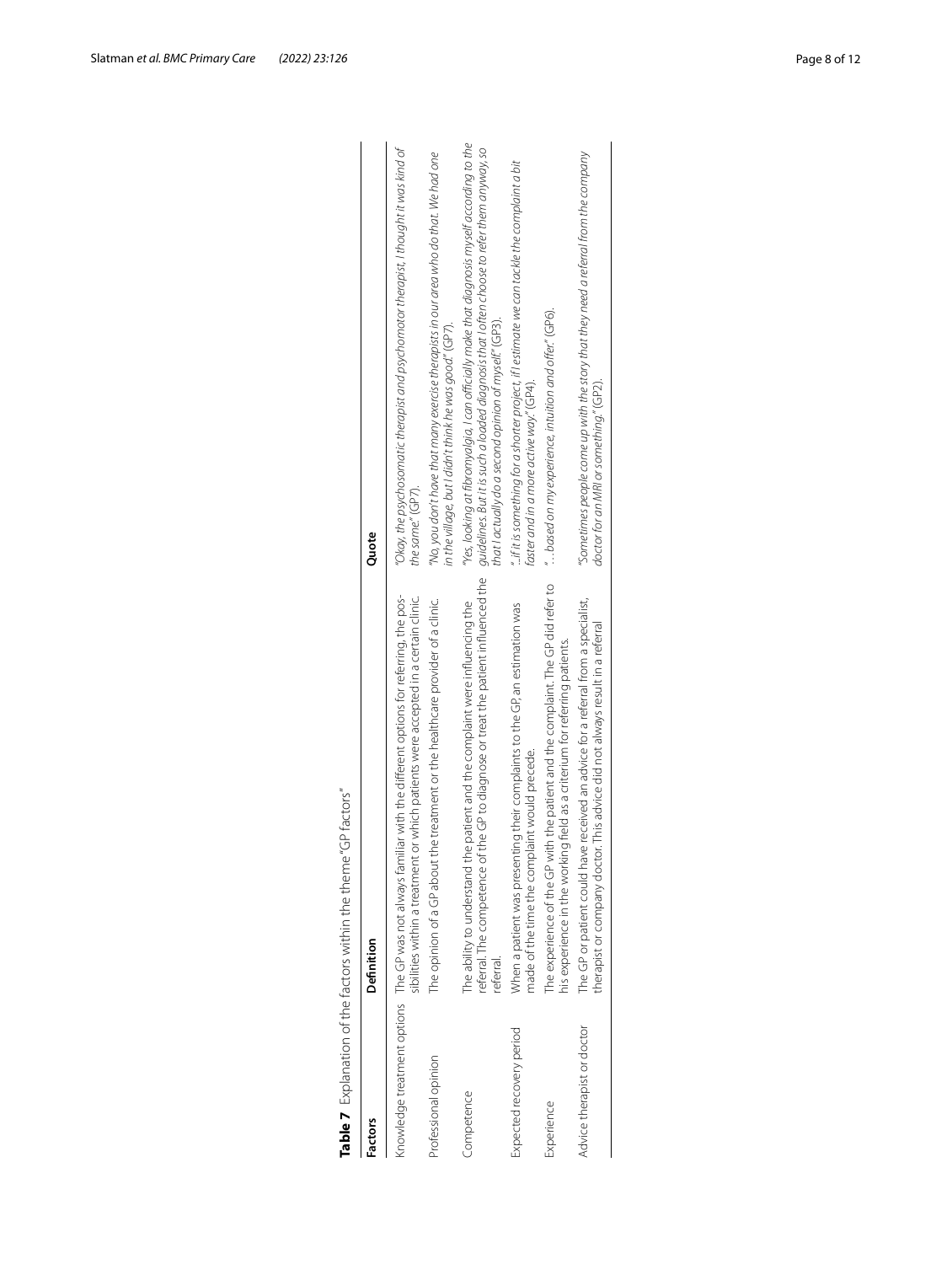| <b>Factors</b>            | <b>Definition</b>                                                                                                                                      | <b>Ouote</b>                                                                                                                                                                                                              |
|---------------------------|--------------------------------------------------------------------------------------------------------------------------------------------------------|---------------------------------------------------------------------------------------------------------------------------------------------------------------------------------------------------------------------------|
| Experience with treatment | The experiences of the GP and the patient with a certain<br>practitioner that influenced the referral.                                                 | "In the first line, of course, we have the regular physiotherapist<br>and the psychosomatic therapist, but I must say that I mainly<br>refer to the Cesar therapist because we have good experiences<br>with them" (GP1). |
| Distance                  | The distance between the hometown of the patient and<br>the healthcare provider.                                                                       | "Patients in Haaksbergen think it is guite a big deal to go to<br>Enschede for a physiotherapist or an occupational therapist"<br>$(GP6)$ .                                                                               |
| Waiting list treatment    | Healthcare institutions in the region Twente had varying<br>waiting times and GPs took these into consideration when<br>referring.                     | " and then I prefer to refer a patient to the rehabilitation clinic,<br>because the waiting time is not too bad" (GP5).                                                                                                   |
| Bridging waiting list     | Sometimes patients were on a waiting list for treatment<br>and were referred to another healthcare provider to bridge<br>the time on the waiting list. | "Yes, then I try to use the practice nurse mental health to bridge<br>the gap." (GP1).                                                                                                                                    |

<span id="page-8-0"></span>**Table 8** Explanation of the factors within the theme "treatments factors"

unexplained symptoms and found that GPs seldom act on psychosocial cues. One possible explanation for this could be that due to time constraints, GPs mainly focus on identifable and treatable pathology [\[28](#page-11-3)] and disregard social factors, as described in our results. The biopsychosocial model is supported with empirical evidence, but in practice the psychosocial factors are often viewed as secondary and as a reaction to the pain [[29\]](#page-11-4). Moreover, Knoop et al. [\[30\]](#page-11-5) found that guidelines for chronic low back pain vary widely regarding recommendations for prognostic psychosocial factors. These studies might explain why GPs do not focus on the social factors when referring patients with CMP. When the GP is not familiar with the social environment of the patients, it will not be used as a factor for referring which might lead to a suboptimal referral. Furthermore, these studies confrm that the referral of patients with CMP is very complex [\[28](#page-11-3)]. This can also be concluded based on the finding that a total of 83 referral factors were found in this study, but only 34% of these factors were mentioned by 50% or more of the GPs and the complexity of referring was confrmed and again explicitly mentioned by GPs in the focus group.

Fink and Risor [\[27\]](#page-11-2) focused on patients with medically

Within this study, 90% of the interviewed GPs mentioned their unfamiliarity with treatment options as an infuencing factor for their referrals of patients with CMP. This unfamiliarity was either about unfamiliarity with the content of a certain treatment or the presence of this treatment in the region. In relation to the physiotherapy related treatments, it was mentioned GPs often did not seem to make a distinction between the diferent forms of physiotherapy, because of unfamiliarity with these therapies. For example, it is hard for GPs to make a distinction between manual physiotherapy and regular physiotherapy, resulting in referring towards the more familiar option, regular physiotherapy [[31\]](#page-11-6). Previous studies found that the unfamiliarity with treatment options could be a barrier for referring towards nonpharmacological treatment [\[32](#page-11-7), [33\]](#page-11-8), like self-management programmes  $[12]$  $[12]$ . The unfamiliarity with treatment options is in contrast with the referral factor "availability of treatment options", which was mentioned by 40% of the interviewed GPs and in the focus group. This suggests that there might be a blind spot for certain treatment options for patients with CMP, possibly accounting for incorrect referrals.

#### **Strengths and limitations**

This study was the first study to identify factors GPs use to refer patients with CMP. Another strength of this study was the sample, with a wide range in age, years of experience as a GP and satisfaction with referring, which increased the representativeness of the factors found within this study. Furthermore, the study design had two phases, where the results of the interviews were verifed by the focus group, which increased thoroughness. Also, the interpretation and coding of the interviews by multiple researchers was a strength. Constantly discussing and checking the codes with multiple researchers ensured an open-minded approach for creating codes.

The willingness of GPs to cooperate to this research was an important limiting factor in this study. The GPs indicated that their time and focus was on the COVID-19 pandemic, because a lot of changes had to be made within primary care  $[34]$  $[34]$ . A large number of GPs were approached via an online article but only a few participated. This might have caused a selection bias and the sample might not be representative for (the east of) the Netherlands. Additionally, the sample size might have been too small, given that additional referral factors were found in the focus group. However, it should be noted that these referral factors were mentioned by some of the GPs, but did not meet the 50% benchmark. Furthermore, the focus group was not analysed following all steps of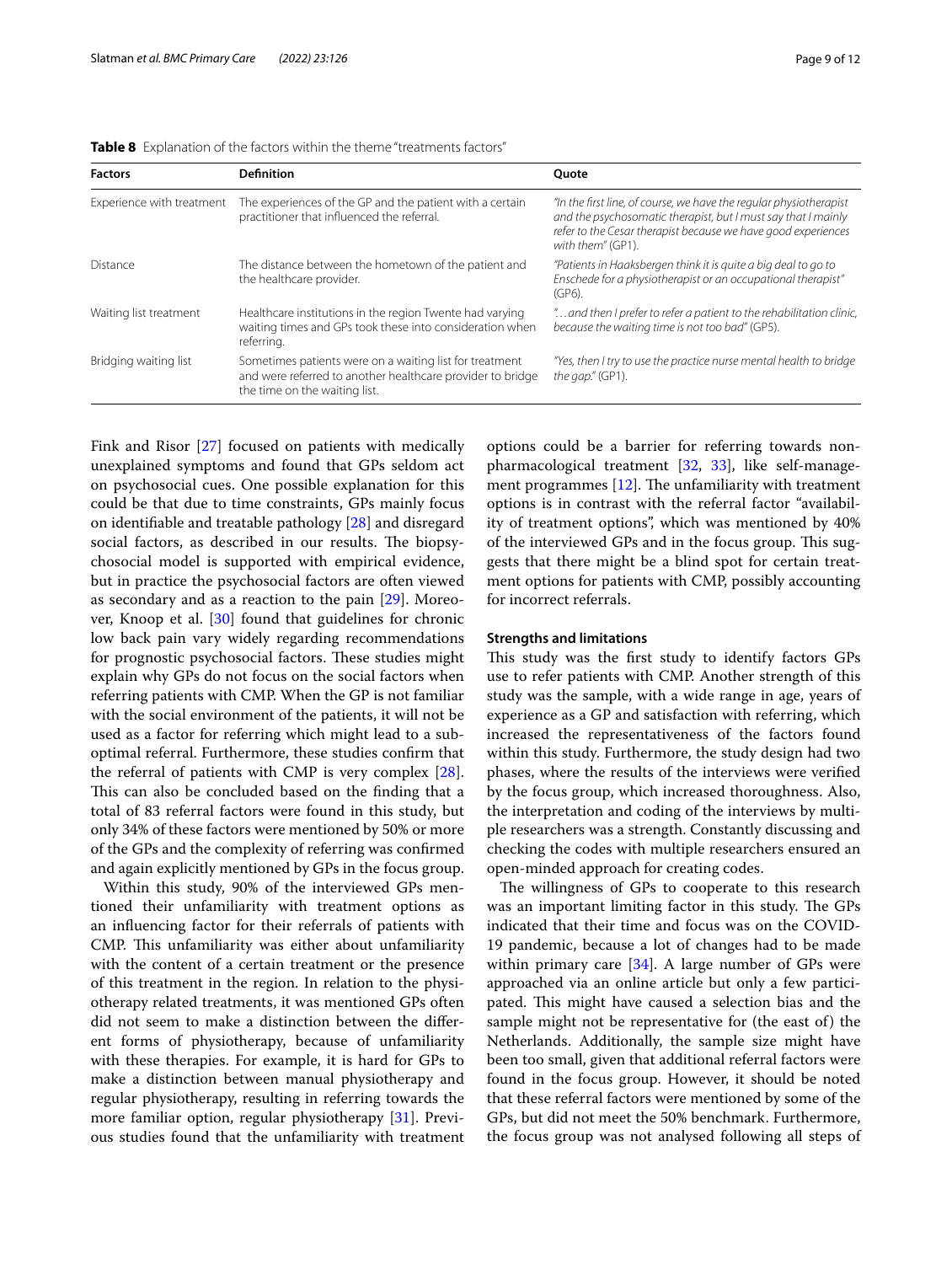#### <span id="page-9-3"></span>**Table 9** Results focus group

| <b>Factors</b>            | <b>Theme</b>      | <b>Mentioned by</b><br>interviewed GPs<br>(n) |
|---------------------------|-------------------|-----------------------------------------------|
| Availability treatment    | Treatment factors | Β                                             |
| Singular complaint        | Complaint factors | 2                                             |
| Specific request for help | Patient factors   | 4                                             |

qualitative research, which possibly could have let to missed referral factors. Also, due to the subjective nature of qualitative research, some factors and themes overlap and might not be as distinctive as reported in this study.

#### **Suggestions for further research**

This study specifically focused on the referral of patients with CMP by the GPs in the east of the Netherlands. Further research should expand the region and number of the participants to increase the representability. By interviewing more GPs, either using interviews or focus groups, it will be possible to allocate more detailed weight to referral factors and to gain more insight in referrals to diferent kind of treatments. Specifcally, the reason why social factors currently seem to be overlooked in the referral of patients with CMP should be further investigated. Also, this study provides factors GPs use for the referral of patients with CMP, but does not give an explanation as to why these factors are used for referral. Additionally, this study covered patients with both primary and secondary chronic pain, while it might be possible that there are diferent referral factors for these groups of patients. Further research could specify a patient group to get better insight in referral factors for specifc chronic pain conditions.

#### **Practical implications**

Based on the results of this research, it is evident that GPs should take social factors into account when referring patients with CMP. This could be supported by promoting the use of guideline suggested tools, like the SCEGS (somatic, cognitive, emotional, behaviour and social) method [[35\]](#page-11-10).

Further, unfamiliarity of the GP with the diferent treatment options seems to be an important factor for their referral. An implication for improving the familiarity of the GPs, would be to support them in their awareness of treatment options for patients with CMP. For example, by developing an easily accessible and usable (digital) tool or eHealth application, in which all treatment options and characteristics in this region are mentioned, including both mono- and multidisciplinary treatment options. On the other hand, there is a public social map in the Netherlands where patients are able to see possible treatments

near to them. Therefore, the responsibility of finding the most ftting treatment could also be shared between the GP and the patient.

#### **Conclusion**

Concluding, this study identifed diferent factors important for the referral of patients with CMP by the GP. The referral factors were most often related to physical, psychological or GP factors. Important results were the apparent absence of social factors used for referral and the unfamiliarity of the GP with the treatment options. The factors mentioned by the participants should be taken into account when setting up a decision support tool for improving the referral process of patients with CMP.

#### **Abbreviations**

ADL: Activities of daily living; COVID: SARs-CoV-2 coronavirus; CMP: Chronic musculoskeletal pain; GP: General practitioner; SCEGS: Somatic, cognitive, emotional, behavior, social.

#### **Supplementary Information**

The online version contains supplementary material available at [https://doi.](https://doi.org/10.1186/s12875-022-01743-6) [org/10.1186/s12875-022-01743-6](https://doi.org/10.1186/s12875-022-01743-6).

<span id="page-9-2"></span><span id="page-9-1"></span><span id="page-9-0"></span>

| Additional file 1. |  |
|--------------------|--|
| Additional file 2. |  |

**Additional fle 3.**

#### **Acknowledgements**

The authors thank all the GPs who agreed to participate in this study and shared their experiences.

#### **Authors' contributions**

Syl Slatman, MSc conceptualized and designed the study, constructed the interview scheme, supervised the interviews with GPs, conducted the focus group, analyzed the data of the interviews and focus group, supervised the execution of the study and critically reviewed and revised the manuscript. Annemiek Mossink, MSc constructed the interview scheme, recruited GPs for the interviews, conducted the interviews with GPs, analyzed the data of the interviews, analyzed the data of the focus group and drafted the first manuscript (master's thesis under supervision of Gert-Jan Prosman and Syl Slatman) as a part of becoming MSc.

Duncan Jansen, MSc analyzed the data of the interviewed GPs and critically reviewed and revised the manuscript.

Jose Broeks, MSc constructed the interview scheme, recruited GPs for the interviews and focus group, conducted the focus group, analyzed the data of the focus group and critically reviewed and revised the manuscript. Peter van der Lugt, MSc recruited GPs for the interviews and focus group, moderated the focus group and critically reviewed and revised the manuscript.

Gert-Jan Prosman, PhD conceptualized and designed the study, constructed the interview scheme, supervised the execution of the study and critically reviewed and revised the manuscript.

Wendy Oude Nijeweme - d'Hollosy, PhD conceptualized and designed the study, supervised the execution of the study and critically reviewed and revised the manuscript.

All authors approved the fnal manuscript as submitted and agreed to be accountable for all aspects of the work.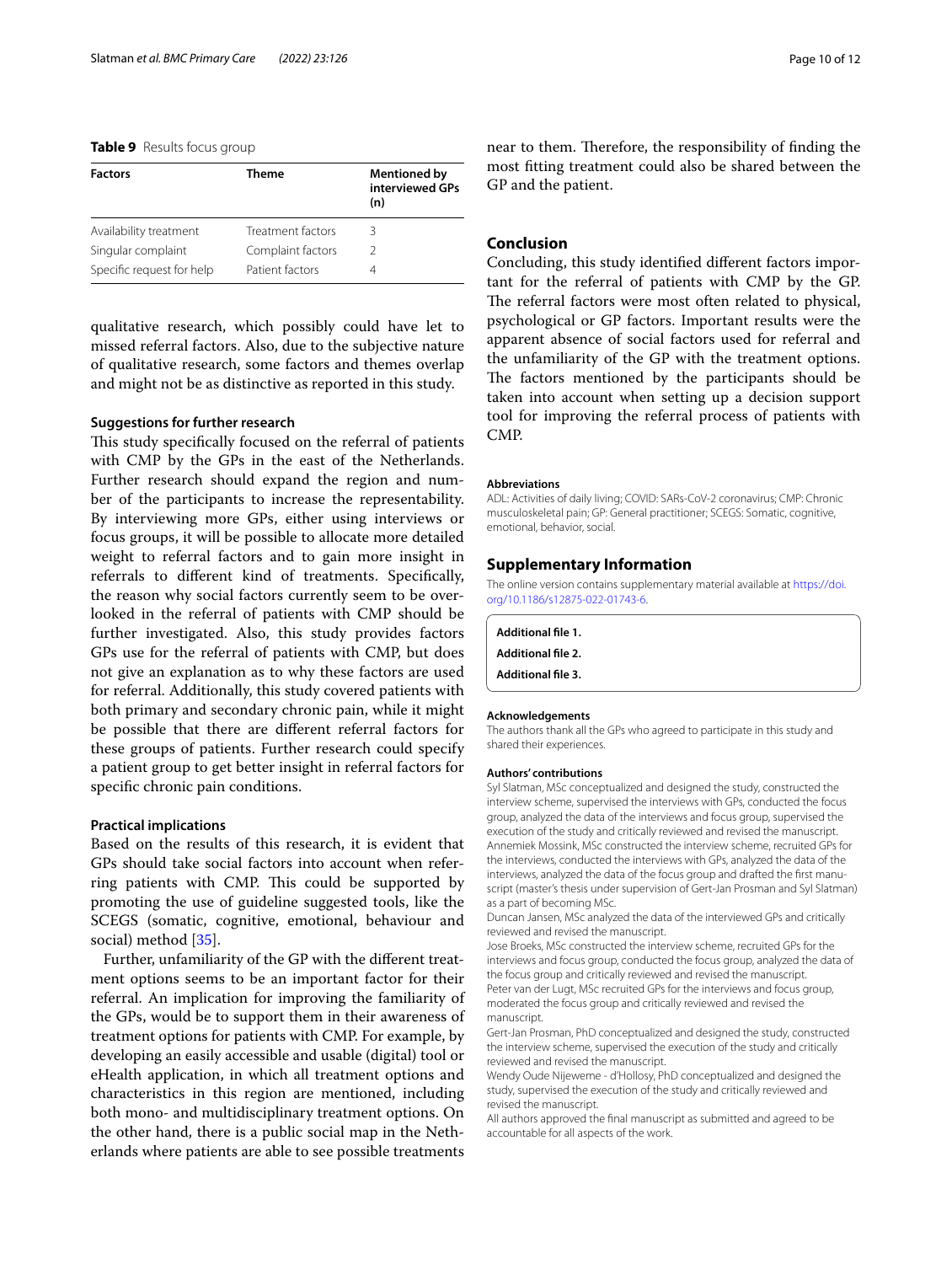#### **Funding**

This study was funded by the Pioneers in Healthcare fund (project number: 28072020). The funding party did not have any input in the design of the study, data collection, data analysis, interpretation of data, and writing of the manuscript.

#### **Availability of data and materials**

The interview transcript generated during the current study are not publicly available, but data may be made available to interested parties from the corresponding author on reasonable request.

#### **Declarations**

#### **Ethical approval and consent to participate**

This study was ethically approved by the ethics committee of the faculty behavioral, management and social sciences (BMS) of the University of Twente, Netherlands, study number 201287. This ethics committee approved using verbal informed consent. All research methods were carried out in accordance with relevant guidelines and regulations.

#### **Consent for publication**

Not applicable.

#### **Competing interests**

The authors have no competing interests relevant to this article to disclose.

#### **Author details**

<sup>1</sup> Department of Psychology Health & Technology, University of Twente, Faculty of Behavioral, Management & Social Sciences (BMS), De Zul 10, 7522NJ Enschede, the Netherlands. <sup>2</sup> Department of EEMCS/BSS, University of Twente, Enschede, the Netherlands. <sup>3</sup> Department of Rehabilitation, Zorggroep Twente, Almelo, the Netherlands. <sup>4</sup>Roessingh Rehabilitation Center (Department of Chronic Pain), Enschede, the Netherlands. <sup>5</sup>Research Department General Practice, General Practitioner Cooperative Twente (THOON), Hengelo, the Netherlands.

# Received: 10 March 2022 Accepted: 12 May 2022 Published online: 24 May 2022

#### **References**

- <span id="page-10-0"></span>1. Breivik H, Collett B, Ventafridda V, Cohen R, Gallacher D. Survey of chronic pain in Europe: Prevalence, impact on daily life, and treatment. Eur J Pain. 2006;10(4):287 Available from: [http://www.ncbi.nlm.nih.gov/pubmed/](http://www.ncbi.nlm.nih.gov/pubmed/16095934) [16095934.](http://www.ncbi.nlm.nih.gov/pubmed/16095934)
- <span id="page-10-1"></span>2. Bekkering GE, Bala MM, Reid K, Kellen E, Harker J, Riemsma R, et al. Epidemiology of chronic pain and its treatment in The Netherlands. Neth J Med. 2011;69(3):141–53 Available from: [http://www.ncbi.nlm.nih.gov/](http://www.ncbi.nlm.nih.gov/pubmed/21444943) [pubmed/21444943.](http://www.ncbi.nlm.nih.gov/pubmed/21444943)
- <span id="page-10-2"></span>3. Gatchel RJ, Peng YB, Peters ML, Fuchs PN, Turk DC. The Biopsychosocial Approach to Chronic Pain: Scientifc Advances and Future Directions. Psychol Bull. 2007;133(4):581–624 [cited 2021 Nov 25]. Available from: <https://psycnet.apa.org/journals/bul/133/4/581>.
- <span id="page-10-3"></span>4. Fillingim RB. Individual diferences in pain: Understanding the mosaic that makes pain personal. Pain. 2017;158(4):S11–8 [cited 2021 Nov 25]. Available from: /pmc/articles/PMC5350021/.
- <span id="page-10-4"></span>Verbunt J, Swaan JL, Preuper HS, Schreurs K. Handboek pijnrevalidatie: Voor de eerste-, tweede- en derdelijns gezondheidszorg: Bohn, Stafeu, Van Loghum; 2019. [cited 2021 Nov 25]. Available from: [https://research.](https://research.rug.nl/en/publications/handboek-pijnrevalidatie-voor-de-eerste-tweede-en-derdelijns-gezo) [rug.nl/en/publications/handboek-pijnrevalidatie-voor-de-eerste-tweede](https://research.rug.nl/en/publications/handboek-pijnrevalidatie-voor-de-eerste-tweede-en-derdelijns-gezo) [en-derdelijns-gezo](https://research.rug.nl/en/publications/handboek-pijnrevalidatie-voor-de-eerste-tweede-en-derdelijns-gezo)
- <span id="page-10-5"></span>6. Kress HG, Aldington D, Alon E, Coaccioli S, Collett B, Coluzzi F, et al. A holistic approach to chronic pain management that involves all stakeholders: change is needed. Curr Med Res Opin. 2015;31(9):1743–54 Available from: <https://pubmed.ncbi.nlm.nih.gov/26172982/>.
- <span id="page-10-6"></span>7. Donohoe MT, Kravitz RL, Wheeler DB, Chandra R, Chen A, Humphries N. Reasons for Outpatient Referrals from Generalists to Specialists. J Gen Intern Med. 1999;14(5):281–6 Available from: [https://onlinelibrary.wiley.](http://dx.doi.org/10.1046/j.1525-1497.1999.00324.x) [com/doi/full/10.1046/j.1525-1497.1999.00324.x](http://dx.doi.org/10.1046/j.1525-1497.1999.00324.x).
- <span id="page-10-7"></span>8. Kroneman M, Boerma W, van den Berg M, Groenewegen P, De J, Ewout Van Ginneken J. Netherlands: Health system review. Health Syst Transit. 2016;18(2).
- <span id="page-10-8"></span>9. Itz C, Huygen F, van Kleef M. A proposal for the organization of the referral of patients with chronicnon-specifc low back pain. In: Current Medical Research and Opinion, vol. 32: Taylor and Francis Ltd; 2016. p. 1903–9. Available from: [https://www.tandfonline.com/doi/abs/10.1080/03007995.](http://dx.doi.org/10.1080/03007995.2016.1220933) [2016.1220933](http://dx.doi.org/10.1080/03007995.2016.1220933).
- <span id="page-10-9"></span>10. Forrest CB, Nutting PA, von Schrader S, Rohde C, Starfeld B. Primary care physician specialty referral decision making: Patient, physician, and health care system determinants. Med Decision Making. 2006;26(1):76-85 Available from: [https://journals.sagepub.com/doi/abs/10.1177/0272989X05](http://dx.doi.org/10.1177/0272989X05284110) [284110.](http://dx.doi.org/10.1177/0272989X05284110)
- <span id="page-10-10"></span>11. Krueger RA. Focus groups: A practical guide for applied research. 2014; Available from: [https://books.google.nl/books?hl](https://books.google.nl/books?hl=nl&lr=&id=8wASBAAAQBAJ&oi=fnd&pg=PP1&dq=Krueger.+Focus+Groups:+A+Practical+Guide+for+Applied+Research&ots=XffGAAcFnU&sig=ocSzUzP_HoADis2tutF7B56EoXo)=nl&lr=&id=8wASB [AAAQBAJ&oi](https://books.google.nl/books?hl=nl&lr=&id=8wASBAAAQBAJ&oi=fnd&pg=PP1&dq=Krueger.+Focus+Groups:+A+Practical+Guide+for+Applied+Research&ots=XffGAAcFnU&sig=ocSzUzP_HoADis2tutF7B56EoXo)=fnd&pg=PP1&dq=Krueger.+Focus+Groups:+A+Pract ical+Guide+for+Applied+Research&ots=[XfGAAcFnU&sig](https://books.google.nl/books?hl=nl&lr=&id=8wASBAAAQBAJ&oi=fnd&pg=PP1&dq=Krueger.+Focus+Groups:+A+Practical+Guide+for+Applied+Research&ots=XffGAAcFnU&sig=ocSzUzP_HoADis2tutF7B56EoXo)=ocSzUzP\_ [HoADis2tutF7B56EoXo](https://books.google.nl/books?hl=nl&lr=&id=8wASBAAAQBAJ&oi=fnd&pg=PP1&dq=Krueger.+Focus+Groups:+A+Practical+Guide+for+Applied+Research&ots=XffGAAcFnU&sig=ocSzUzP_HoADis2tutF7B56EoXo)
- <span id="page-10-11"></span>12. Pitt VJ, O'Connor D, Green S. Referral of people with osteoarthritis to selfmanagement programmes: Barriers and enablers identifed by general practitioners. Disability and Rehabilitation. 2008;30(25):1938–46 Available from: [https://pubmed.ncbi.nlm.nih.gov/18608407/.](https://pubmed.ncbi.nlm.nih.gov/18608407/)
- <span id="page-10-12"></span>13. Hsieh HF, Shannon SE. Three approaches to qualitative content analysis. Qual Health Res. 2005;15(9):1277–88 Available from: [https://journals.](http://dx.doi.org/10.1177/1049732305276687) [sagepub.com/doi/10.1177/1049732305276687.](http://dx.doi.org/10.1177/1049732305276687)
- <span id="page-10-13"></span>14. McHugh ML. Interrater reliability: the kappa statistic. Biochemia Medica. 2012;22(3):276 Available from: /pmc/articles/PMC3900052/.
- <span id="page-10-14"></span>15. Braun V, Clarke V. Using thematic analysis in psychology. Qual Res Psychol. 2006;3(2):77–101.
- <span id="page-10-15"></span>16. Tseli E, Boersma K, Stålnacke BM, Enthoven P, Gerdle B, Äng BO, et al. Prognostic factors for physical functioning after multidisciplinary rehabilitation in patients with chronic musculoskeletal pain: a systematic review and meta-analysis. Clin J Pain. 2019;35(2):148 Available from: /pmc/ articles/PMC6343958/.
- <span id="page-10-16"></span>17. Revenson TA, Schiaffino KM, Deborah Majerovitz S, Gibofsky A. Social support as a double-edged sword: the relation of positive and problematic support to depression among rheumatoid arthritis patients. Soc Sci Med. 1991;33(7):807–13 Available from: [https://pubmed.ncbi.nlm.nih.gov/](https://pubmed.ncbi.nlm.nih.gov/1948172/) [1948172/.](https://pubmed.ncbi.nlm.nih.gov/1948172/)
- <span id="page-10-17"></span>18. Lee JE, Kahana B, Kahana E. Social support and cognitive functioning as resources for elderly persons with chronic arthritis pain. Aging Ment Health. 2016;20(4):370–9 Available from: [https://pubmed.ncbi.nlm.nih.](https://pubmed.ncbi.nlm.nih.gov/25806938/) [gov/25806938/.](https://pubmed.ncbi.nlm.nih.gov/25806938/)
- <span id="page-10-18"></span>19. Mellado BH, Falcone ACM, Poli-Neto OB, Silva JC RE, Nogueira AA, Candido-Dos-Reis FJ. Social isolation in women with endometriosis and chronic pelvic pain. Int J Gynaecol Obstet. 2016;133(2):199–201 Available from: [https://pubmed.ncbi.nlm.nih.gov/26873129/.](https://pubmed.ncbi.nlm.nih.gov/26873129/)
- <span id="page-10-19"></span>20. Leung YY, Teo SL, Chua MB, Raman P, Liu C, Chan A. Living arrangements, social networks and onset or progression of pain among older adults in Singapore. Geriatr Gerontol Int. 2016;16(6):693–700 Available from: [https://pubmed.ncbi.nlm.nih.gov/26081796/.](https://pubmed.ncbi.nlm.nih.gov/26081796/)
- <span id="page-10-20"></span>21. Yamada K, Matsudaira K, Imano H, Kitamura A, Iso H. Infuence of workrelated psychosocial factors on the prevalence of chronic pain and quality of life in patients with chronic pain. BMJ Open. 2016;6(4):e010356 Available from: <https://pubmed.ncbi.nlm.nih.gov/27113235/>.
- <span id="page-10-21"></span>22. Hoogendoorn WE, van Poppel MNM, Bongers PM, Koes BW, Bouter LM, Hoogendoorn L. Systematic review of psychosocial factors at work and private life as risk factors for back pain. Spine (Phila Pa 1976). 2000;25(16):2114–25 Available from: [https://pubmed.ncbi.nlm.nih.gov/](https://pubmed.ncbi.nlm.nih.gov/10954644/) [10954644/.](https://pubmed.ncbi.nlm.nih.gov/10954644/)
- <span id="page-10-22"></span>23. Tzartzas K, Oberhauser PN, Marion-Veyron R, Bourquin C, Senn N, Stiefel F. General practitioners referring patients to specialists in tertiary healthcare: a qualitative study. BMC Fam Pract. 2019;20(1):165 Available from: [https://pubmed.ncbi.nlm.nih.gov/31787078/.](https://pubmed.ncbi.nlm.nih.gov/31787078/)
- <span id="page-10-23"></span>24. Hartveit M, Vanhaecht K, Thorsen O, Biringer E, Haug K, Aslaksen A. Quality indicators for the referral process from primary to specialised mental health care: an explorative study in accordance with the RAND appropriateness method. BMC Health Services Research. 2017;17(1):1–13 Available from: [https://bmchealthservres.biomedcentral.com/articles/10.](http://dx.doi.org/10.1186/s12913-016-1941-1) [1186/s12913-016-1941-1](http://dx.doi.org/10.1186/s12913-016-1941-1).